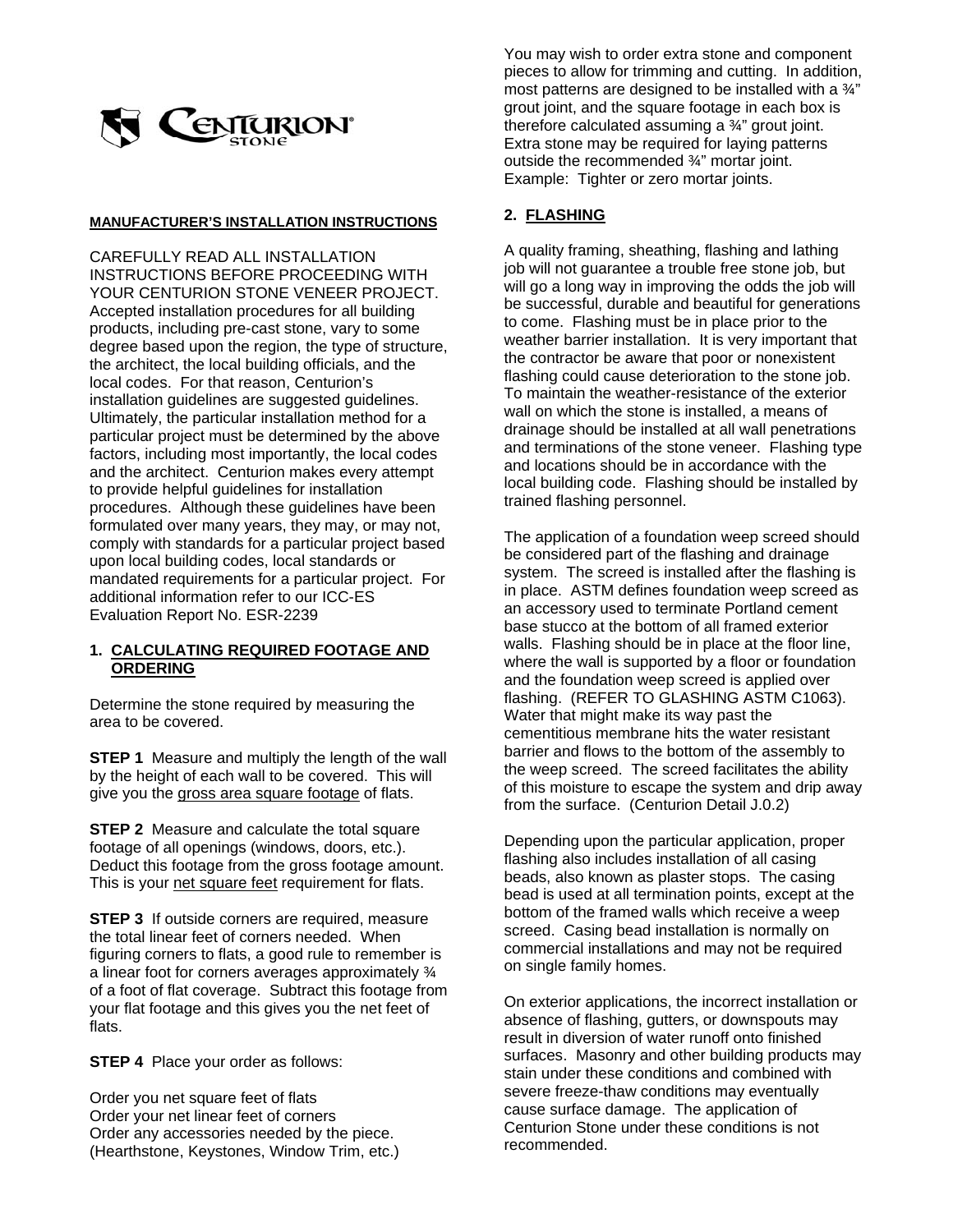## **3. WEATHER RESISTANT BARRIERS**

After completion of the flashing, the next step is to install a weather resistant barrier on the wall surface. Building codes generally require 2 layers of moisture barrier complying with ICC-ES AC38, and Centurion recommends 2 layers even where not required by codes. There are several weather resistant barriers available in the market today, but the most highly recommended is Class D building paper which meets IBC Section 2510.6 & IRC Section R703.6.3. This paper is water resistant, yet retains a high degree of vapor permeability. Other available weather resistant barriers are house wrap and #15 Type I felt paper complying with ASTM D226.

A combination of barriers is acceptable -- for example, a layer of Class D paper over a layer of house wrap. Generally, the paper is attached in ship lapped style, lapping the horizontal joints 2" and 6" on the end joints. All openings must be flashed with waterproof paper or specifically designed metal flashings. One alternative to metal flashing is the rubberized asphalt self-adhered flashing, which is self-sealing when penetrated with fasteners.

# **4. LATH INSTALLATION**

Attachment of lath depends on many factors, such as the type of construction, the substrate, type of lath and other factors. Proper installation includes staggering all joints and avoiding alignment that will create weaker joints. Do not lap sheets to save cuts. Lath ends must terminate on a framing member. If the framing member is missed it may cause a separation in the sheets and cracking could occur. Using small pieces may also cause cracking and should be avoided.

Before installation of the lath, cover the wall surface with two layers of a weather resistant barrier. Install 2.5 or 3.4 lbs diamond expanded galvanized metal lath complying with ASTM C-847 or No. 18 gage galvanized woven wire mesh conforming to ASTM C1032. Alternate lath acceptable with a product evaluation acceptable report showing compliance to ICC ES AC 275. Black metal non-galvanized lath may be used on the interior applications. Lap lath sides not less than 1" on vertical and horizontal sides. It is important to attach lath with the small diamonds pointing upwards. On inside and outside corners turn the corner16" minimum each way. This is an important step. (Figure 1)

The lath should be attached by using the following fasteners' depending upon the wall surface:

Wood – use galvanized nails on 6" centers vertically and 16" centers horizontally penetrating studs a minimum of 1" nails to comply with ASTM C1063 sec. 7.10.2. Wide crown staples may by used for

lath attachment. On open wood studs, studs must be spaced no more than 16 inches (406 mm) on center.

Steel studs – use fasteners with a minimum No. 8 gage, galvanized self-tapping screws with minimum 7/16 inch diameter heads, complying with ASTM C 1002 and sufficient length to penetrate the studs a minimum of 3/8 inch (9.5mm). On open steel studs, studs must be spaced no more than 16 inches (406 mm) on center.

Rigid insulation boards – use nails 4" on centers vertically and 16" centers horizontally, penetrating studs a minimum of 1".

Masonry – use corrosion-resistant concrete nails, concrete screws or powder actuated fasteners, which are shot into the wall surface or other approved fasteners.

## **5. PREPARING MORTAR**

Mix mortar to a firm, moist consistency. If mortar is too wet it will be messy to work with and weak in strength. If too dry, mortar will not provide a proper bond. Mix all ingredients thoroughly to obtain the best workability and desirable properties of masonry mortar. Mortar should have an "oatmeallie" consistency. (See Table 2 for Mix Design)

Premixed mortars must meet requirements of ASTM C-270 for Type N or S. Check with manufacturer to determine if it is acceptable for adhered concrete masonry veneer and meets code requirements of 50 PSI shear bond when tested under ASTM C482.

# **6. SCRATCH COAT APPLICATION**

The cement mixture is troweled over the lath using the hawk & trowel method to a recommended  $\frac{1}{2}$ " thickness ensuring the lath is completely covered with mortar. The mortar should fully embed the lath, and should be allowed to cure until the mortar is thumb-print hard. Once cured, scratch the surface horizontally to create the mortar scratch coat. Apply to wall in areas not to exceed 10 square feet or in areas that will not setup before stone is applied.

# **7. SETTING COAT APPLICATION**

After the scratch has been completed, you are ready to apply the stone to the wall. When applying the stone to the wall, completely cover the entire back surface of each stone. Press each stone into the mortar setting bed firmly enough to squeeze mortar out around the stone's edges. Apply pressure to the stone and wiggle the stone left and right to ensure a good bond. Using a margin trowel, strike off the excess mortar around the stones' edges before placing the next piece. If the back of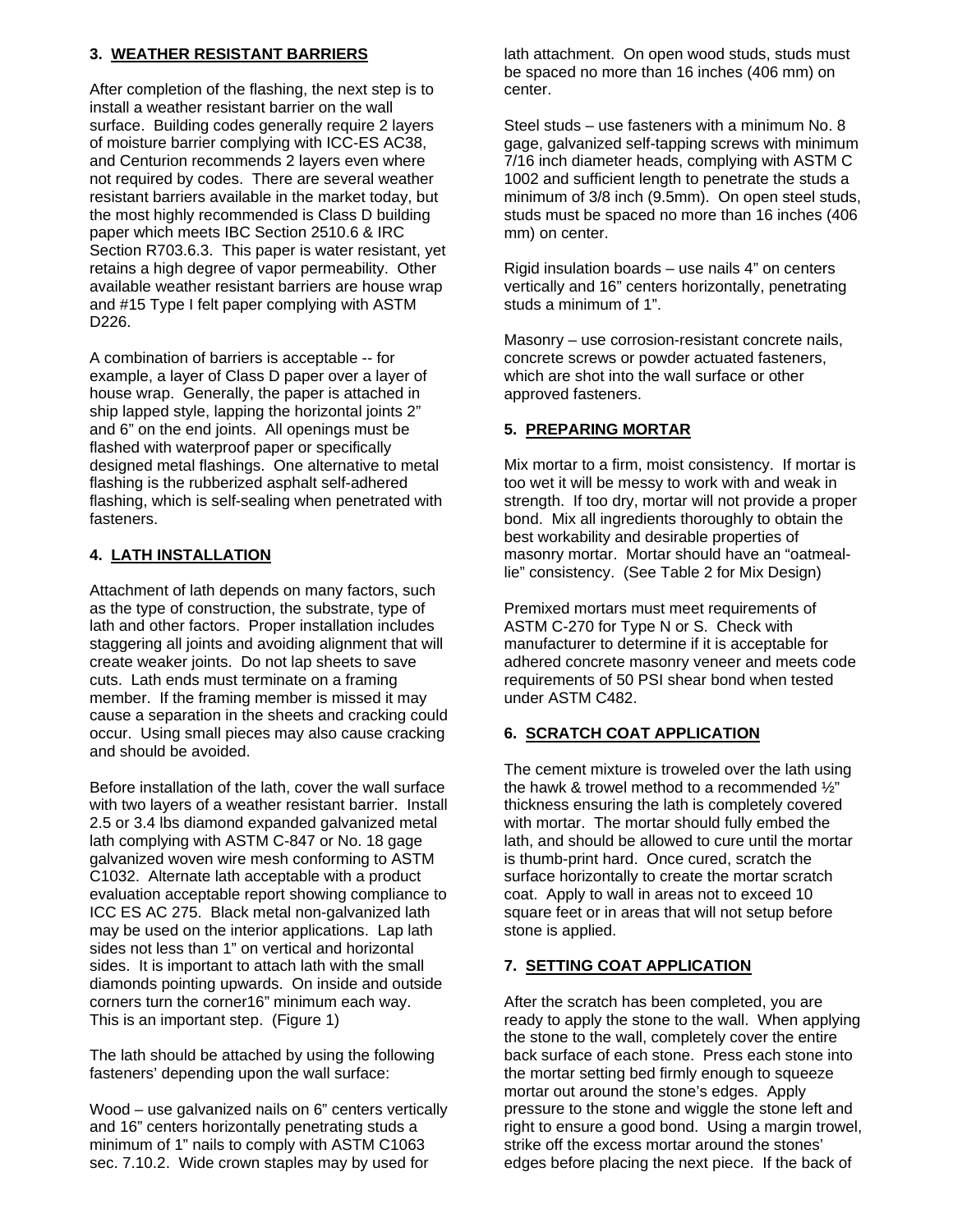the stone has dust, dirt or loose particles, brush off prior to applying mortar to stones back then proceed with application.

In hot weather conditions in excess of 90 degrees, it may become necessary to moisten the wall before applying the setting coat. Weather conditions may also require moistening the back of each stone. This is best done using a fine spray of water, or a wet brush. This step is important to prevent excessive absorption of moisture from the mortar.

Application must be protected from cold temperatures below 40 degrees by sheltering the wall, as mortar will not set up properly under such conditions. Do not use anti-freeze compounds to lower the freezing point of mortar.

#### **8. RECOMMENDED PROCEDURES FOR APPLYING STONE TO WALL**

It is recommended to lay out a reasonable amount of stone pieces so you can see how the pattern looks assembled. Determine the desired pattern by mixing stones from several boxes. Plan for variety and contrast in your overall design by using small pieces next to large pieces, thick next to thin, textured next to smooth. Mix colors from several boxes to ensure a good blend of color shades.

You may start your installation from the top down or bottom up. Working from top down may help to avoid splashing or dripping mortar on previously applied stones. Care must be taken to avoid smearing the mortar. If this occurs it should be removed after mortar had dried to a crumbly state.

If installation requires corner pieces, apply these first. Notice that the corners have a long, and short leg. Alternate these in opposite directions as you apply them. (CENTURION DETAIL M.0.1 & M.0.2)

After corner pieces, and window and door trim pieces are in place, install flats working toward center of wall. Cut and trim pieces as required to maintain joint consistency. Select and mix stones from different boxes throughout the installation to give a balance to shapes, sizes, color, thickness, and textures.

When trimming or cutting stones to fit, you may use a mason's hammer, wide mouth nippers, or a mason's trowel edge. Straight cuts are best done using a small grinder or circular saw with a masonry blade. Cutting should be done out-side as dust will occur. Safety glasses and dust mask should be worn when cutting a masonry product. To conceal cut or broken pieces, cover the edges with mortar. Cut edges are installed so they are not visible. Broken or cut pieces are used in filling gaps between larger stones. Install the cut edges down when below eye level and up above eye level.

#### **9. MORTAR JOINT AS COMPARED TO DRYSTACK APPLICATION**

All Centurion stone patterns can be installed with a mortar joint. However, most patterns are designed to be installed with a  $\frac{3}{4}$ " mortar joint, while certain patterns are designed to be installed without a mortar joint ("drystack").

Mortar Joint. When applying a pattern designed to have a mortar joint, leave a  $\frac{3}{4}$ " joint between the stones. However, joints will vary in width depending on the pattern being installed or customer preference. Install stone with uniform size grout joints, and avoid long straight lines. When installing patterns that are coursed or laid in a horizontal style, special attention should be given in keeping the pattern level and plumb. It is of particular importance to stagger the joint lines both vertically and horizontally. After stone is in place, grout the joint with a grout bag. Fill a bag half full with mortar and insert into joint area. Squeeze bag while moving bag down joint line until area is filled. Avoid smearing mortar on surface of stone. If accidental smears occur allow mortar to dry and brush off. Never use a wet brush or wire brush to remove a mortar stain.

When the mortar joints become firm (normally 30- 60 min), or thumb print hard, they should be pointed up by applying a finishing joint with a jointing tool. Rake out excessive mortar to obtain desired depth. While raking mortar joints, compact and seal mortar around each piece of stone. To obtain a professional looking finish, maintain proper and even joints. Brush away all smears and mortar spots within a few hours of finishing. Never allow mortar to set up over night, as it will cause staining that will be almost impossible to remove.

Drystack. On joint less or drystack application, a concrete bonding agent should be used to ensure bonding and adhesion. Check with your local dealer for a recommended brand in your area. When installing a drystack series, color can be added to the mortar to compliment the base color of the stone. Tinting of mortar will greatly enhance the finished appearance.

Some contractors use additives such as a calcium chloride to accelerate the scratch/setting coat mixes. These accelerators allow for shorter durations between the scratch coat and bedding coats and are generally used in colder climates. They save time but cause havoc on the galvanized coatings on lath and accessory pieces by accelerating corrosion. Tempering of the mix should also be avoided in very hot, dry or windy conditions. Mix smaller batches which can be applied prior to the need for retempering. The additional water needed in the tempering will reduce the strength of the bonding coat.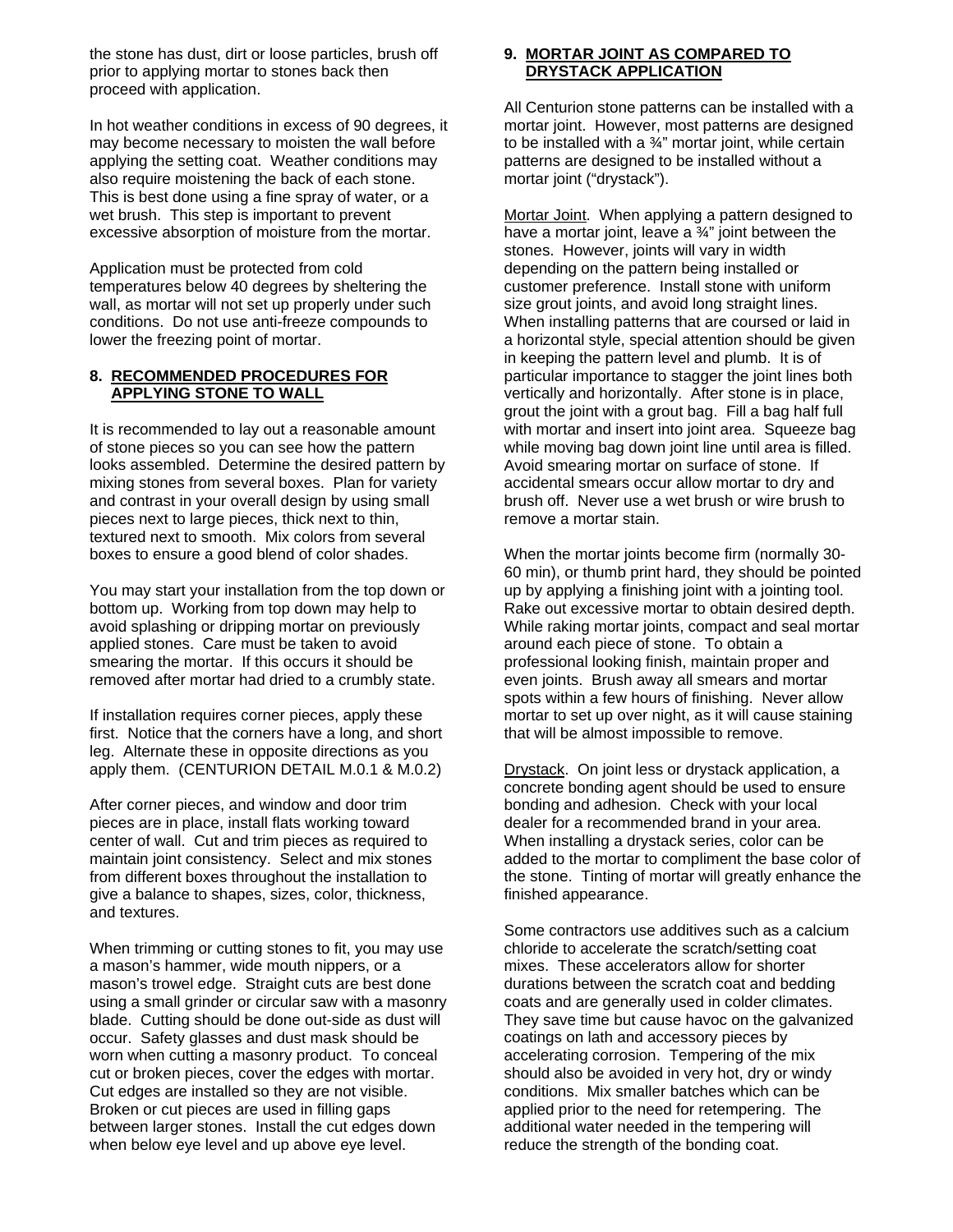Although a mortar joint is not used on drystack applications, Centurion recommends touch up grouting on void areas between stone pieces, and around windows, doors, and openings to conceal cut or broken edges.

### **10. CAPPING OFF EXTERIOR WALLS, AND CHIMNEY CAPS**

When stone is applied to exterior walls, or retaining walls or other surfaces where a cap is needed it is recommended that Centurion Capstones be used, or a poured-in-place concrete cap to provide adequate runoff protection. Centurion caps should extend over each side of wall area. Centurion Stone corners are not recommended for capping walls. All retaining walls should be damp proofed at the fill side with weep holes and proper drainage prior to the stone being applied. 9DETAIL K.0.1 & K.0.2).

All chimney chases must be capped with a one piece cap that extends 1" beyond the finished stones surface to eliminate water from entering the chase. (DETAIL 1.0.1 & B.0.1).

Capstones and chimney caps should be sealed.

## **11. INSTALLATION ON MASONRY WALLS**

The above installation instructions apply to all wall surfaces, including masonry walls. However, if the stone is being applied to a clean, untreated masonry wall that is not affected by potential water intrusion, then the stone can be applied pursuant to the above installation instructions, but without the water resistant barrier and lath. Examples include retaining walls, entrance walls and landscaping features. Installation without a water resistant barrier and lath should not be used on houses, commercial buildings or any other structure which could be damaged by water intrusion into, or through, the masonry walls.

The masonry wall must be free of dirt, waterproofing, form oil, or any substance that could inhibit the mortar bond. These surfaces must have a rough texture to ensure a mortar bond. If a bondable surface cannot be achieved, attach lath before applying the scratch coat.

Note: on newly poured concrete, examine the area for release agents (form oils). If present, etch surface with muriatic acid and rinse thoroughly. You may need to score surface with a wire brush to ensure a good bond.

# **12. INSTALLING HEARTH STONES**

Hearthstones are not recommended or warranted for exterior use or as a surface subject to foot traffic. Hearths at floor level or raised hearths are normal use for hearth pieces. The mortar joint area should be filled to the top of each hearth piece.

Do not cantilever a hearth piece out more than the stone below, usually 1 ½". Grout under the hearth piece to fill the void between the hearth pieces and the flats. This will give direct support to the hearth piece.

Place mortar approximately ¾" thick where hearth pieces are to be placed. Place hearth pieces on mortar bed and tap down to level and align. Place additional pieces and level to each other. If trimming is required, use same method as called for in the flats.

## **13. POOLS AND FOUNTAINS**

Centurion Stone is not recommended to be installed below the water line in swimming pools or water fountains where chlorine or other water chemicals are used. Discoloring may occur from these chemicals.

# **14. MAINTENANCE AND CARE**

SEALING. Sealing of Centurion Stone or hearth pieces is not necessary but sealing will assist in the cleaning of smoke and soot stains should they occur around the fireplace opening. Sealing stone at grade lines to prevent mud stains is an option some masons prefer. Some sealers may deepen the stones color. It is recommended the sealer be tested on several loose pieces of stone to make sure the end result is acceptable. Only a good quality masonry sealer should be used, and should be of the penetrating breathable type.

CLEANING. Cleaning may never be necessary. But, if needed, use a solution of granulated soap or detergent and water with a bristle brush. Rinse immediately with fresh water.

# **DO NOT ATTEMPT THE FOLLOWING!**

- **CLEANING WITH A WIRE BRUSH**
- **HIGH PRESSURE POWER WASHING**
- **USING ACID OR ACID CONTAINING PRODUCTS**

**THESE METHODS MAY DAMAGE THE SOTNE, MAY CAUSE WATER INTRUSION, MAY RESULT IN THE STONE DETACHING FROM THE WALL, AND MAY RESULT IN OTHER UNDESIRABLE RESULTS! IN ADDITION, THESE METHODS VOID CENTURION'S WARRANTY.** 

### **SALTS AND DE-ICING AGENTS**

All masonry and concrete products are vulnerable to damage incurred by salts or other chemicals used to remove snow and ice. Centurion Stone is NOT warranted against damage from these